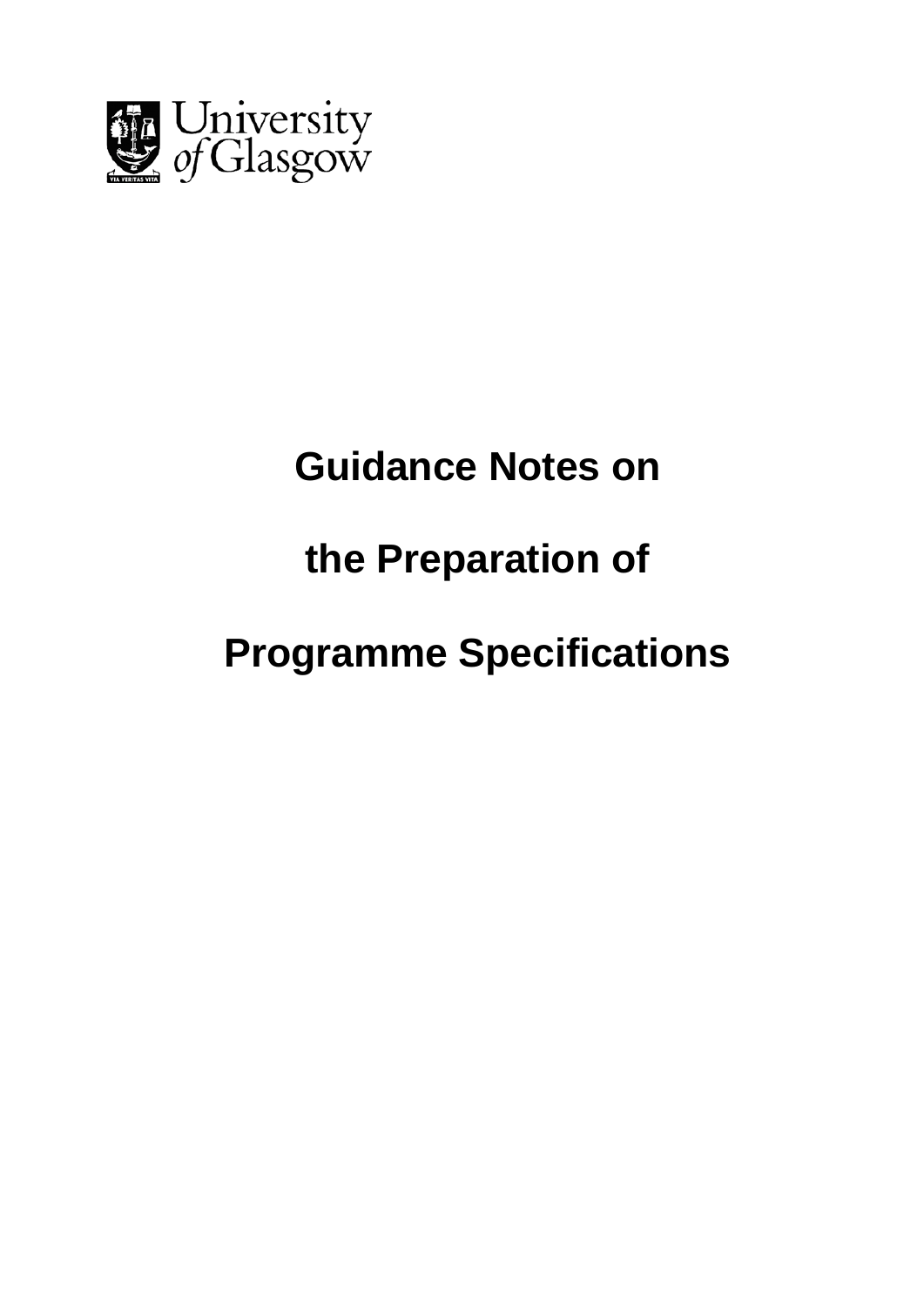## **1. Purpose of Programme Specifications**

- 1.1 When a School designs a new programme, or redesigns an existing programme, it is strongly recommended that proposers consult the [LEADS guidance](https://www.gla.ac.uk/media/media_558162_en.docx) on programme and course design before starting to complete the programme specification. The programme specification covers the key questions that should have been addressed during programme design. [For this purpose, the University definitions for programme<sup>[1](#page-1-0)</sup> and course<sup>[2](#page-1-1)</sup> apply.]
- 1.2 Programme specifications will also be required as part of the documentation for the approval of any new programme and for Periodic Subject Review.
- 1.3 Programme specifications are intended **to provide the core factual information to a range of users**, including current and potential *students*, *employers, academic/industrial reviewers* and *funding councils* about a programme of study.
	- **Students:** It is University policy that programme specifications at the University of Glasgow should be written in language that current and potential students will understand – plain English, no jargon and a good average sentence length.
	- **Employers & Academic and Industrial Reviewers:** Programme specifications are also likely to be of interest to employers and to academic and institutional reviewers, although they are not primarily directed to this audience. They are referred to on the HEAR (Higher Education Achievement Report) which is issued to all Glasgow graduates. The HEAR includes a weblink to the published programme specifications to provide detailed information on the programme structure and content.
	- **Funding Council:** The UK Quality Code sets out expectations that Universities will provide students and other interested parties with information on its programmes of study. One of the ways this is done at University of Glasgow is through programme specifications. Programme specifications provide clear and concise information on:
		- o aims and intended learning outcomes of a programme;
		- o teaching and learning methods that enable learners to achieve these outcomes and the assessment methods used to demonstrate their achievement;
		- o the relationship of the programme and its study elements to the qualifications framework.[3](#page-1-2)
- 1.4 Programme specifications should be readily available, will be published online [\(https://www.gla.ac.uk/myglasgow/senateoffice/programmesearch/\)](https://www.gla.ac.uk/myglasgow/senateoffice/programmesearch/), and should also be incorporated into student handbooks. The University is required to make programme specifications publicly available on its website.

## **2. Preparing Programme Specifications**

- 2.1 These guidance notes should be used for the preparation of programme specifications. Cross-references to other guidance or information sources are included. The University's programme specification template is provided in [PIP.](http://www.gla.ac.uk/services/it/pip/)
- 2.2 The Learning Enhancement & Academic Development Service (LEADS) will provide support and advice in preparing programme specifications. Named staff from LEADS offer guidance and advice to staff in specific Colleges so please contact your [LEADS College Contact](https://www.gla.ac.uk/myglasgow/leads/about/collegecontacts/) directly for further advice/details. LEADS also provides extensive guidance on programme development and design: see

<https://www.gla.ac.uk/myglasgow/senateoffice/qea/progdesignapproval/programmedesign/>

2.3 Programme specifications are required for all new programmes. **They should also be** 

**.** 

<span id="page-1-0"></span> $1$  Programme = the defining set of courses which lead to an award.

<span id="page-1-1"></span> $2$  Course = a unit of study on a particular topic with defined aims, intended learning outcomes, mode(s) of delivery, assessment scheme, and credit value.

<span id="page-1-2"></span><sup>3</sup> For information on the Qualifications Framework in Scotland please consul[t https://scqf.org.uk/](https://scqf.org.uk/)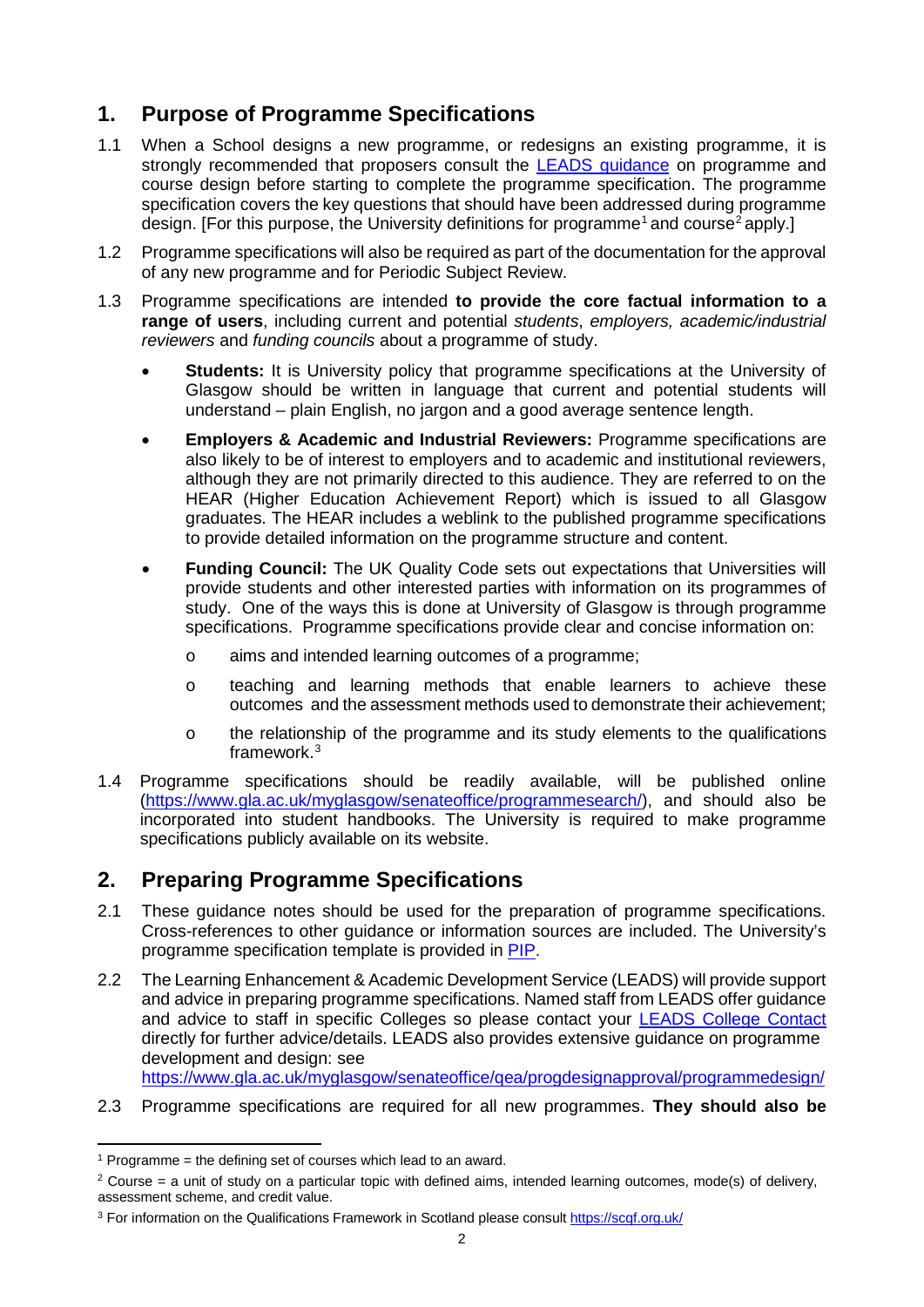**updated annually for existing programmes.** Senate Office will request that Schools update their documents each summer in advance of the new session.

2.4 Programme specifications should be developed for programmes lasting one or more years and leading to a final undergraduate or taught postgraduate award.<sup>[4](#page-2-0)</sup> Programme specifications should not be produced separately for interim awards, $5$  but possible exit points can be identified in the specification.

#### **Therefore, the following general principles apply:**

- Each School should produce a programme specification for its single honours programme(s) [except where the same degree is delivered in more than one College – see below], and for its PGT programmes.
- Separate programme specifications are not required for early exit awards. Discrete programme specifications are only required for designated degrees, certificates or diplomas where students are explicitly recruited to these.
- One programme specification may be sufficient to cover a number of closely related degree programmes where there is **substantive commonality** between the programmes, including Programme Aims, ILOs, Assessment Methods, and Teaching & Learning Approaches. **It is not appropriate to group programmes in one programme specification if this produces a lengthy document with different sets of aims, ILOs etc. for different named streams.** As a rule, no more than two streams should be included in the same programme specification, as they will necessarily have differences in their aims, ILOs and structure.
- MSci and MEng degrees should have separate programme specifications from Bachelor awards in the same discipline as there should be different aims and intended learning outcomes between these levels of award.
- A single programme specification should be produced where the same degree is delivered in more than one College (e.g. Geography, Psychology). The School in which the programme is primarily located should be responsible for its specification and the College in which that School resides is responsible for approval. It is essential to note that other Colleges offering the degree must be consulted on any development or update of the specification.
- Each School should produce a programme specification covering its half of any joint honours programmes to which it contributes. In most cases one programme specification should suffice for this purpose. Joint designated degree programmes would be included as exit awards in the honours programme specification, or as separate documents if the designated degrees are explicitly recruited to on a separate UCAS code.
- The Schools concerned should jointly produce a programme specification for any integrated honours programme to which they contribute.
- Programme specifications are not required for research programmes.<sup>[6](#page-2-2)</sup>

### **3. Approval of Programme Specifications**

All Programme Specifications have to be approved through the College Board of Studies. All new programmes, and changes to programmes, must be approved no later than 31 July.

<span id="page-2-0"></span><sup>&</sup>lt;sup>4</sup> An award is a degree, certificate or diploma which is conferred following the successful completion of a defined programme of study. This might be a one-year Certificate of Higher Education, a two-year Diploma of Higher Education, a three-year ordinary/general/designated degree, a four-year Honours degree, a five-year Integrated Masters degree or a one- (or more) year Masters programme.

<span id="page-2-1"></span><sup>&</sup>lt;sup>5</sup> Such as the Certificate/Diploma of Higher Education, or a Postgraduate Certificate/Diploma where the same programme leads to a Masters award.

<span id="page-2-2"></span><sup>&</sup>lt;sup>6</sup> These principles were approved by Education Committee on 15 December 2004 and confirmed by Academic Standards Committee on 3 October 2008.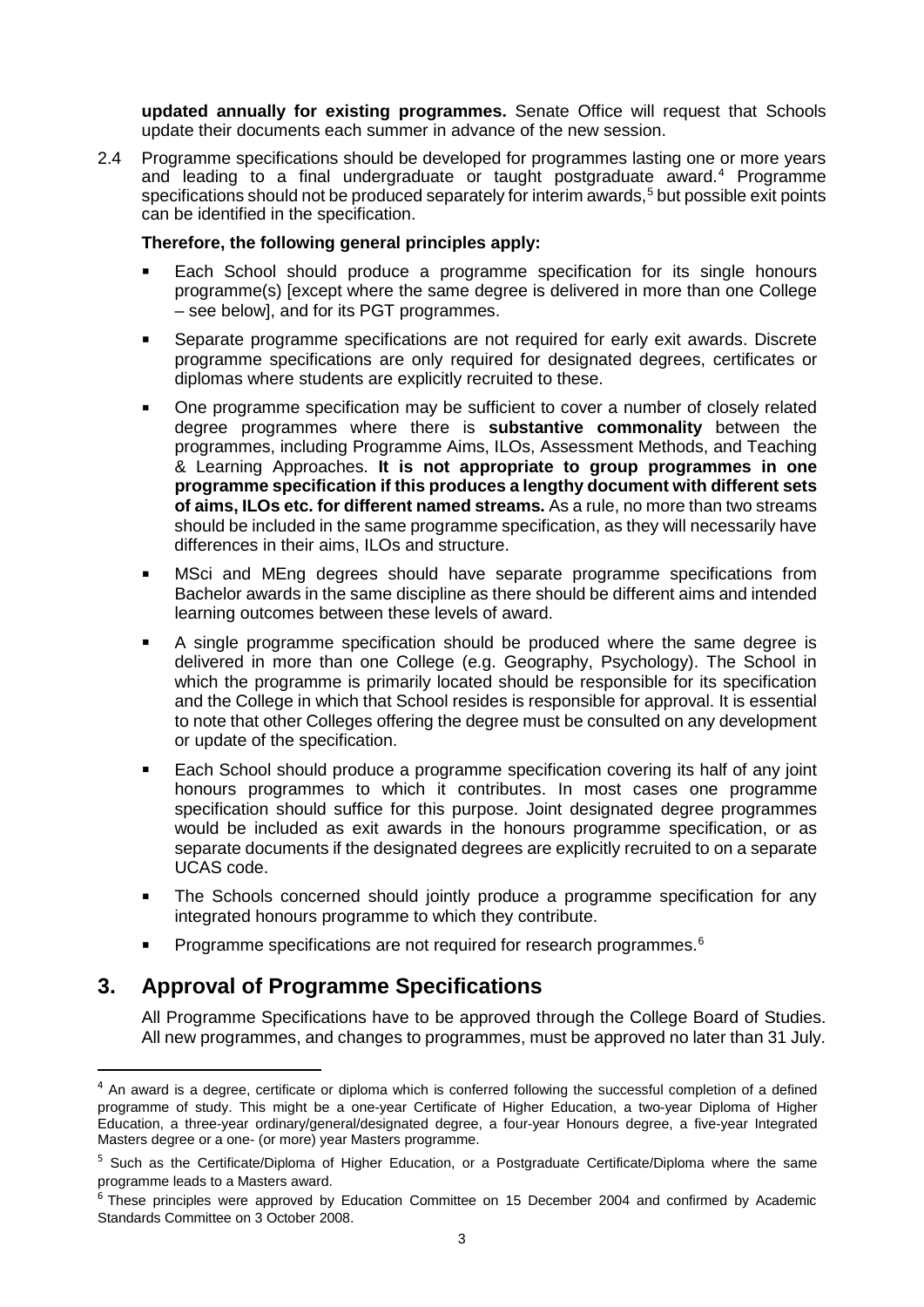### **4. The University's Programme Specification Template**

The programme specification template has been designed to help Schools through the process of compiling programme specifications for their programmes of study, and is available on the [PIP system.](http://www.gla.ac.uk/services/it/pip/)

General guidance is included in the template in red *italicised* text, which will be deleted in PIP when the programme specification has been approved so will not be published. Please note that all sections of the template must be completed (except in situations where the guidance text indicates that a field should be left blank). More detailed guidance follows.

The following subsections provide guidance for proposers about how the fields of the specification form should be completed and what information needs to be included in each field:

#### **4.1** *General Information (Fields 1–7, 13-21 and 24)*

These fields should be straightforward to complete as they contain factual information. Where the field is not applicable, please leave blank (e.g. accreditation details in Field 13 – where the programme is not accredited, please leave blank, as any characters included in this field are published on the HEAR).

#### **4.2** *Programme Aims (Field 8)*

- (i) This field should state what the University/School aims to provide to students through the programme. Start with a short introductory paragraph describing the subject of study covered by the programme, explaining the nature of the subject (particularly for the benefit of potential students who have not studied it before) and outlining what is involved in the study of the subject at university level. Emphasise any distinctive features of the programme, e.g., the benefits of studying in a research-led environment. Remember that the programme specification can be key to attracting students to study the programme.
- (ii) Following this introductory paragraph, list the principal aims (normally not more than about six) of the programme. This would normally be done in bullet points, though text could be used if this were considered to be more appropriate. The list of aims should be designed for the programme overall. Care should be taken to avoid listing ILOs rather than programme aims.

#### **4.3** *Intended Learning Outcomes of Programme[7](#page-3-0) (Field 9)*

- (i) This field should describe the programme's intended learning outcomes (ILOs) and should reflect the core attributes of a **graduate** of the programme. The ILOs should describe what all students should be able to do, in terms of particular knowledge and understanding, qualities, skills and other attributes. The ILOs should be written at a level that reflects the final award, using active verbs. All assessment at Glasgow is conducted at course level and overall course grades determine the final award classification. It is therefore necessary to ensure that instruments of assessment which will test the achievement of Programme ILOs are built into course structures (see also 4.5).
- (ii) There can be confusion between ILOs at the programme level and ILOs at the individual course level. Programme specifications are directly concerned only with programme ILOs. When developing programme ILOs, it is important to ensure that no permitted selection of option courses would deny students the opportunity to demonstrate achievement of all of the programme ILOs. In practice this means that the programme ILOs must all be achievable through core and option courses. It may prove helpful to map the relationship between programme ILOs and courses clearly to be sure that all students will have the opportunity to demonstrate achievement of the ILOs.

<span id="page-3-0"></span><sup>&</sup>lt;sup>7</sup> Further information is available at: [https://www.gla.ac.uk/media/media\\_558162\\_en.docx](https://www.gla.ac.uk/media/media_558162_en.docx) (see section 4, p.8)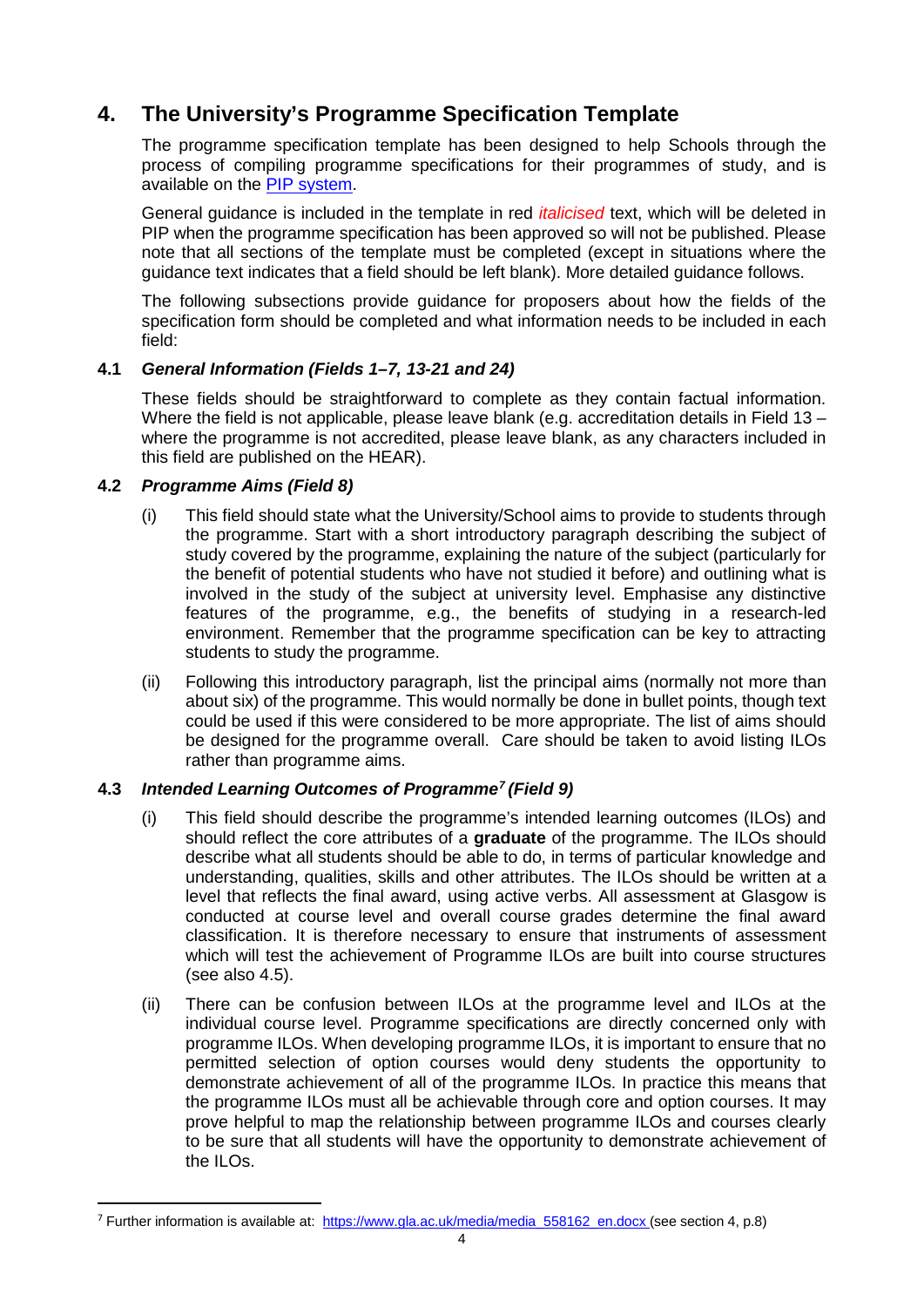- (iii) ILOs should be developed in consultation with any relevant QAA subject benchmark statements and other relevant reference points should be consulted. Compliance with QAA subject benchmark statements is not compulsory, but the School should be in a position to provide a clear rationale, which has the support of the relevant academic staff in the School, for any deviation from what is set out in the subject benchmark. It is advisable to record this rationale in writing at the time when the programme specification is drafted, so that it can be referred to in the context of internal subject review processes so avoiding any confusion arising from changes in School personnel.
- (iv) The set of ILOs should cover the following areas (these were previously included in the specification template as sub-headings, but the headings have been removed in order to avoid duplication):
	- *Knowledge and Understanding*

The knowledge and understanding that a student will be expected to have upon completion (such as "apply theoretical knowledge of the principles and methods of archaeology" or "apply knowledge of the major types of chemical reaction and the main characteristics associated with them").

*Skills and Other Attributes*

This category of ILOs may be further subdivided into three main groups: subjectspecific/practical skills, intellectual skills, and transferable/key skills.

Subject-Specific/Practical Skills: For example, laboratory skills, scientific report writing, research skills and methods.

Intellectual Skills: For example, ability to analyse, criticise or synthesis, ability to formulate and test concepts and hypotheses, ability to solve problems and ability to learn independently.

Transferable/Key Skills: Suggestions for inclusion in the transferable/key skill field are listed below. However this list is not exhaustive and Schools may include other skills that are relevant.

- oral communication skills numeracy
- 
- 
- written communication skills information retrieval and research skills
- graphical communication skills interpersonal skills
- oral and visual presentation skills forward planning
- 
- 
- 
- 
- 
- teamwork time management
	-
- example in the self evaluation<br>  $\begin{array}{ccc} \bullet & \bullet & \bullet & \bullet \\ \text{requation} & \bullet & \text{IT skills} & \text{e.g. v} \end{array}$ • negotiation skills **•** IT skills e.g. web, word processing, spreadsheets.

#### **4.4** *Learning and teaching approaches (Field 10)*

This field should set out the learning and teaching approaches for the programme.

Consideration should be given as to how the teaching approaches support learning and hence the achievement of the ILOs. Background on how current research interests and activity of staff underpins teaching should also be provided. Relevant QAA subject benchmark statements and any other relevant reference points should again be consulted. Some approaches will be more appropriate than others for developing particular types of learning. For example:

**Knowledge and understanding** of a subject is often developed through lectures and seminars. Such direct teaching methods are usually supported by directed study of textbooks and journal articles (hard copy or electronic) and by assignment or project work.

**Subject-specific/practical skills** need to be developed through opportunities to practise the activity in an appropriate learning context (e.g. in a laboratory, in the field or on workplace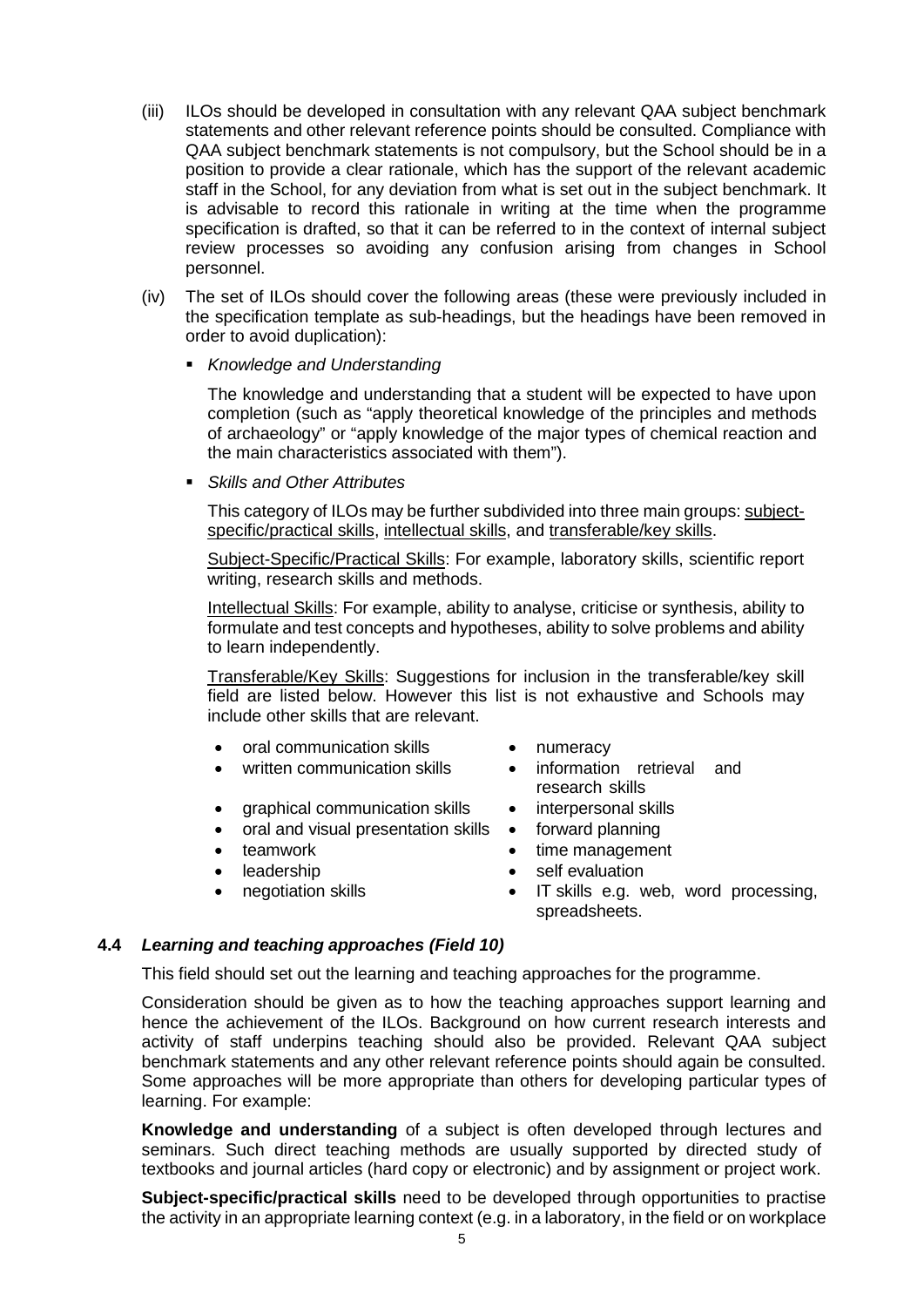placement). Workbooks or guidance manuals may be used to support learning.

**Intellectual skills** may be practised and demonstrated through more active learning processes involving assignments or projects, group-learning activity such as a seminar or tutorial, laboratory, workshop or field-based activity.

**Transferable/key skills** may be developed in a number of ways. Some, such as analysis, synthesis, evaluation and problem solving may be practised and demonstrated through more active learning processes involving assignments or projects, group- learning activity such as a seminar or tutorial, laboratory, workshop or field-based activity. They may also be developed through extra-curricular activities including work experience, student representative work, and social and cultural activities.

In all of the above, it is important to remember that the more active learning tasks designed to support the development of intellectual, subject specific and key skills will also play a key role in contributing to the development of knowledge and understanding.

It is not necessary to cross-refer the learning and teaching approaches to the ILOs in your programme specification. A list of the approaches used will suffice.

#### **4.5** *Assessment methods (Field 11)*

- (i) This field should detail how the assessment for the programme (conducted via course assessments) is structured to ensure that the learning outcomes are tested effectively, i.e. in such a way that enables all students to demonstrate achievement of outcomes to the best of their ability. It is not necessary to list every assessment method used in every course or to cross-refer assessment methods to the ILOs. A list of the methods used is sufficient.
- (ii) Before including an ILO in a programme specification, the School must be satisfied that there are courses within the programme which allow students to demonstrate the actual achievement of the outcome. This will only be possible if the ILO is appropriately assessed. This last point is particularly important in the light of the University's Code of Assessment. [Chapter 1 of the *Guide to the Code of Assessment*, [https://www.gla.ac.uk/media/Media\\_124292\\_smxx.pdf,](https://www.gla.ac.uk/media/Media_124292_smxx.pdf) provides more details.1

| <b>Mode of Assessment:</b>                                                                                                     | Type of ILO:                                                                                                                                                           |
|--------------------------------------------------------------------------------------------------------------------------------|------------------------------------------------------------------------------------------------------------------------------------------------------------------------|
| Unseen written examinations or other<br>assessment methods, which require the<br>demonstration of knowledge &<br>understanding | Knowledge & understanding of a<br>subject                                                                                                                              |
| Unseen written examinations & problem<br>based exercises                                                                       | Intellectual skills                                                                                                                                                    |
| Independent project work or research<br>dissertations                                                                          | Intellectual skills linked to specialist<br>knowledge, understanding and<br>practical skills                                                                           |
| Practical demonstration of skills                                                                                              | Practical skills (such as clinical skills,<br>field skills, performance skills)                                                                                        |
| Unseen written examinations or problem<br>based exercises                                                                      | Assessment of transferable and key<br>skills                                                                                                                           |
| Structured opportunities in the curriculum:<br>For example:                                                                    | Allow for development of other<br>transferable/ key skills, that are readily<br>transferable to the employment or<br>other contexts, such as<br>communication/teamwork |

The different types of ILOs can be associated with certain modes of assessment.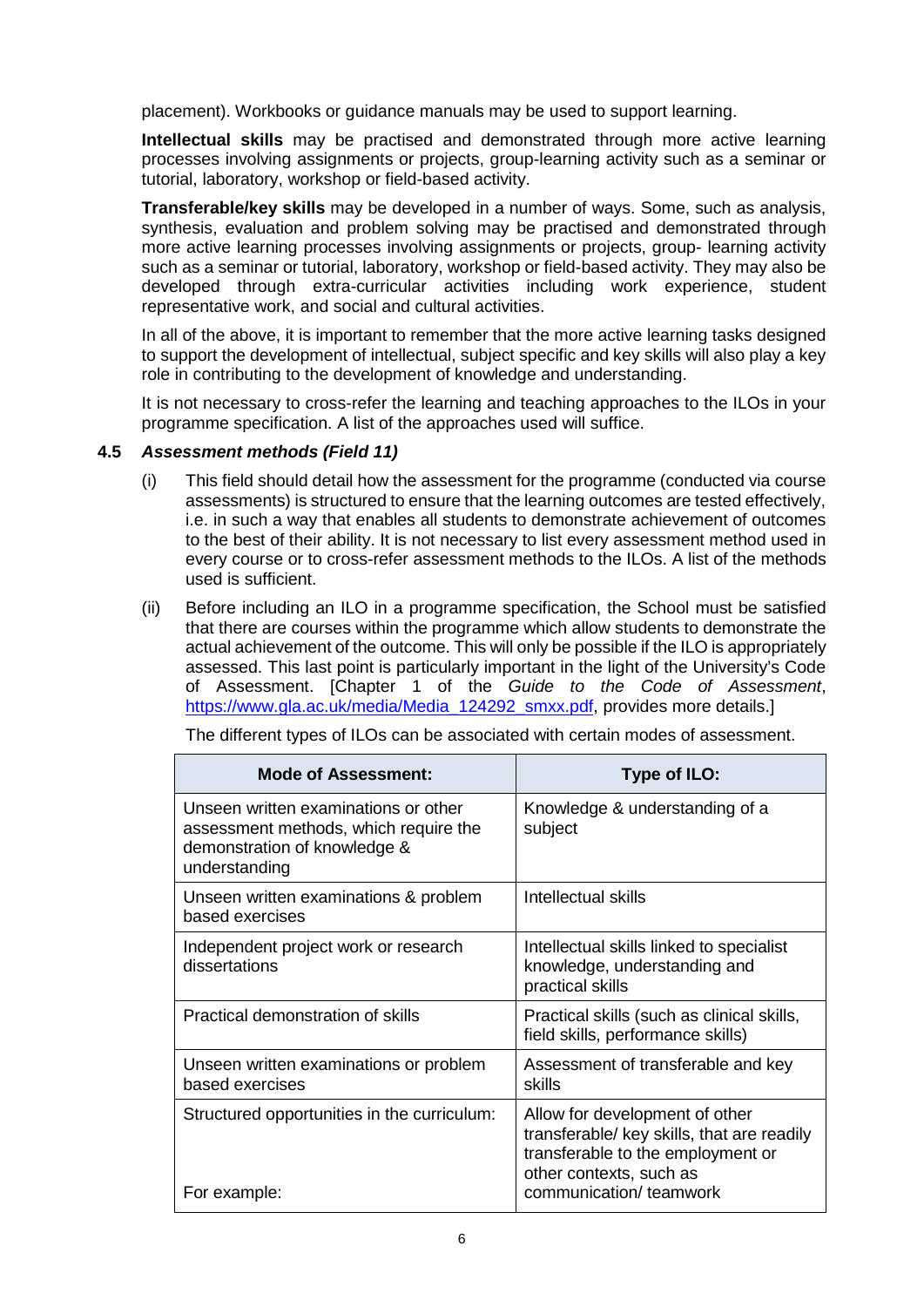| • Essays or dissertations $\rightarrow$                 | • Written communication skills |
|---------------------------------------------------------|--------------------------------|
| Presentations in lectures and<br>seminars $\rightarrow$ | • Oral communication skills    |
| • Collaborative projects $\rightarrow$                  | • Team-working skills          |

- (iii) The paragraph below can be used for Field 11, followed by specific information as indicated in the associated example.
- (iv) All assessment is conducted in the immediate context of the courses comprising the programme. The intended learning outcomes indicated in Field 9 are, however, generic to the programme as a whole and the extent of any individual student's attainment of them will be demonstrated as follows:

#### *Example*

**.** 

The student's theoretical knowledge of the principles and methods of archaeology will be assessed in the examinations, coursework essays and fieldwork assignments set within the core courses in general and theoretical archaeology. They will be further assessed in the examinations and coursework set within the optional courses comprising the programme. The student's detailed knowledge of two or more special areas of archaeology will also be assessed in the examinations and coursework set within these optional courses.

The student's laboratory skills and scientific report writing will be assessed throughout the programme as part of the core course in artefact dating.

#### **4.6** *Programme Structure and Features (Field 12)*

This field should include an easily understood description of the programme structure: the basic curriculum information (**the structure and credit value of courses year by year**, when particular courses are taught, and exit awards available on the completion of each stage). If any courses are taught in any other language than English this must be specified here, as should information on any courses taught elsewhere. A tabular presentation of the structure is usually most helpful. Where a long list of options may be selected, a supplementary web link can be provided.

A standard paragraph referring to the location of degree regulations has been added to Field 12 and should be retained (although (d) which relates to Honours should be deleted where this is not applicable).

The following information may also be included (as web links if the relevant information already exists):

- opportunities for placement or overseas study;
- reference to the Code of Assessment or an explanation of the Primary Grades especially if these are used to describe progress requirements;
- progression requirements<sup>[8](#page-6-0)</sup> (and whether satisfying these would automatically lead to entry to later stages of the programme);
- modes of study (e.g. full-time, part-time, by online distance learning) and any differences that might apply if studying on a particular mode;
- matters specific to professional programmes (e.g. a requirement to undertake clinical or school experience placements) or to programmes accredited by professional or statutory bodies (e.g. holders of accredited degrees are eligible to follow a route to corporate membership).

<span id="page-6-0"></span><sup>8</sup> Detailed regulations must not be quoted here as these can easily become out of date. The regulations should be referred to at source (i.e. in the *University Regulations*).